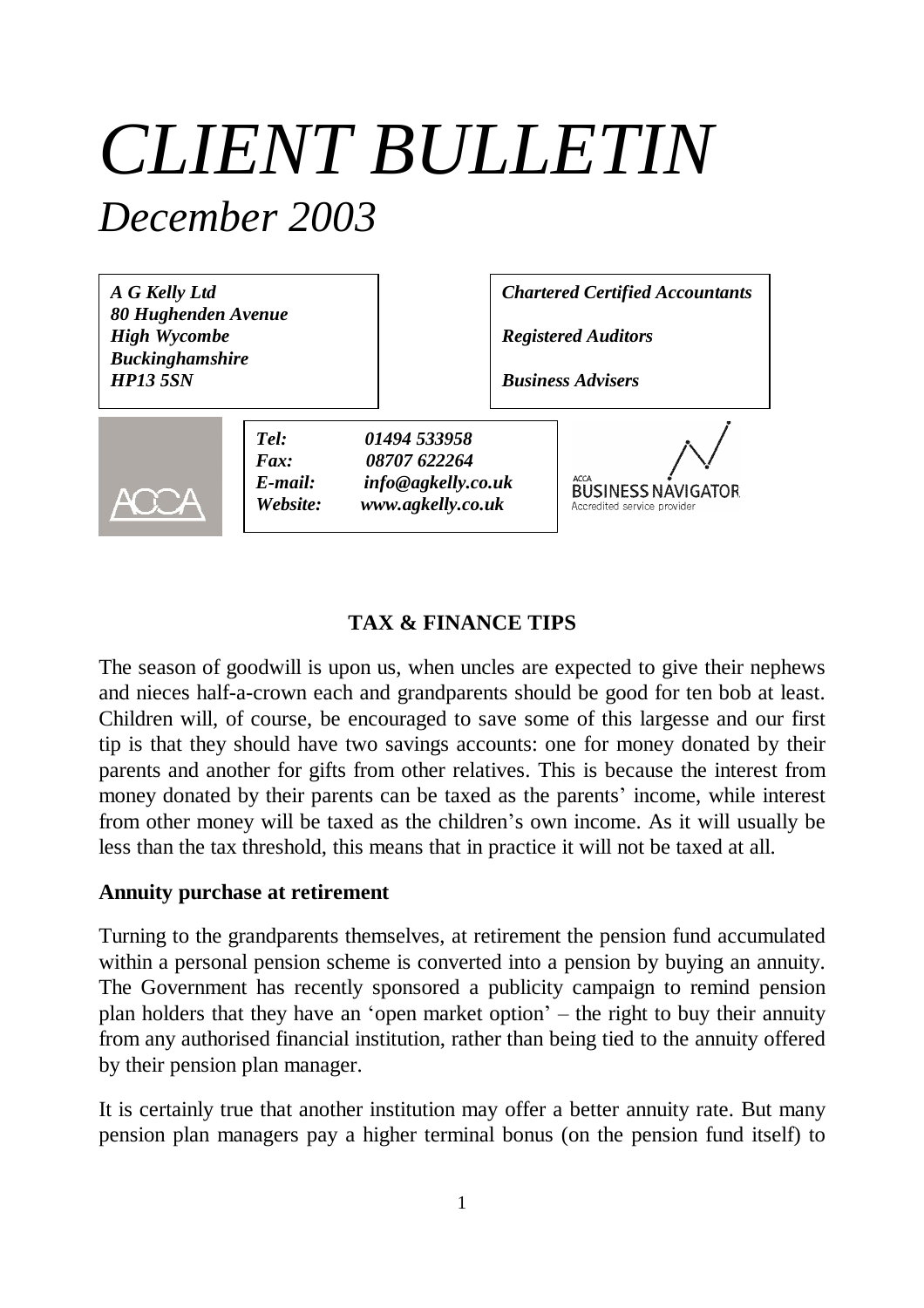plan holders who choose to buy their annuity from the manager, rather than exercise their 'open market option'. The enhanced bonus can often outweigh the advantage of another institution's higher annuity rate, so it is important to have all the information before you make a decision. And staying with pensions, there are .....

# **Problems with pension mortgages**

The problems with underperforming endowment mortgages are well-known and many homebuyers have received letters warning them that their policies are no longer expected to produce enough to repay their mortgages. There is a parallel, but hidden, problem with pension mortgages – where the mortgage is to be repaid out of the retirement lump sum payable under a personal pension scheme.

Pension plans are invested in the same underlying assets as endowment policies and so are suffering a similar level of underperformance. However, because pension plans are not formally mortgaged in the way that endowment policies are, the life assurance company or other pension plan manager is not required to issue warning letters. Accordingly, it would be sensible for anyone with a pension mortgage to obtain an up-to-date estimate of his retirement lump sum from his pension plan manager.

## **Do you know TESSA?**

It has not been possible to open a new TESSA (Tax Exempt Special Savings Account) since 5 April 1999, but existing accounts are allowed to complete their five-year term. On maturity, the investor has six months to transfer his capital to a 'TESSA-only ISA' (Individual Savings Account), so that his savings can continue to earn tax-free interest.

The TESSA provider (a bank or building society) usually suggests reinvestment in its own TESSA-only ISA but it is worth remembering that the investor is entitled to transfer his savings to another institution, if he can find a better rate of interest.

# **THE END OF THE TAX YEAR**

It is not too soon to start thinking about the steps which can be taken, before the end of the tax year – Monday, 5 April 2004 – to reduce your income tax and capital gains tax liabilities. They include:

- Using your 2003/04 Individual Savings Account (ISA) investment allowance of £7,000 (£3,000 for 16- and 17-year-olds).
- Making gifts to utilise the 2003/04 inheritance tax annual exemption. The annual allowance is £3,000 for each donor (so that husband and wife have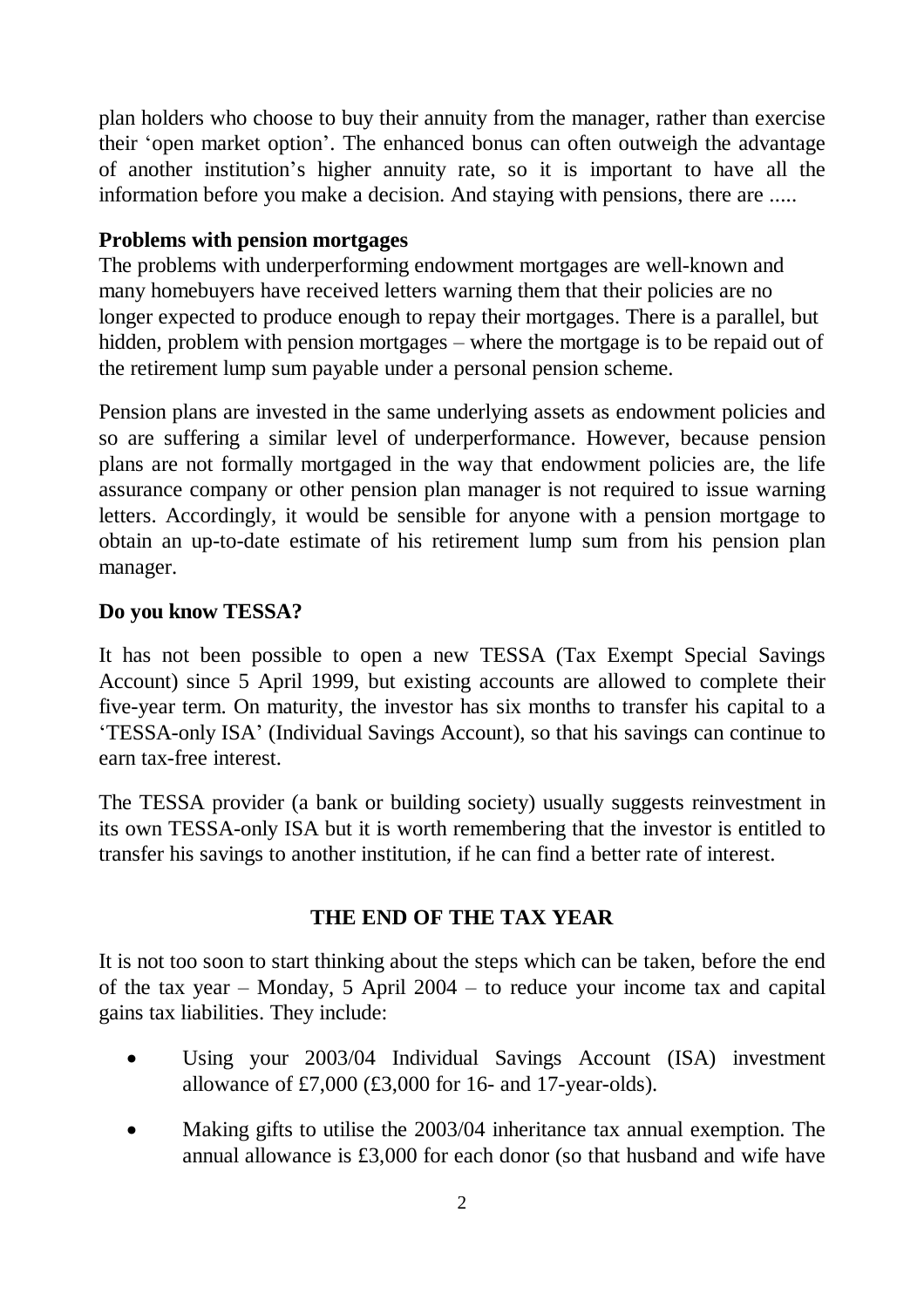separate allowances) and if the 2002/03 allowance was not used, it can be brought forward to 2003/04, exempting gifts to a total of £6,000. The annual exemption can be a simple and sure way of reducing inheritance tax liabilities. For example, gifts of £3,000 a year for ten years will produce an inheritance tax saving of £12,000.

- Managing capital gains tax liabilities, by realising losses (to reduce net chargeable gains) or by realising gains (to utilise the annual exempt amount – currently £7,900 – and any available losses). Straightforward bed-and-breakfasting is no longer effective for tax purposes, so please contact us for individual advice on the best stratagem for your own circumstances.
- If you are an employee or company director, making an Additional Voluntary Contribution (AVC) to your employer's pension fund, or a 'Free-Standing' AVC (FSAVC) to an independent pension provider, which will qualify for tax relief in 2003/04. But here a point to watch is that employees earning up to  $£30,000$  a year – other than controlling directors – are able to contribute up to £3,600 a year to a stakeholder or personal pension scheme while remaining a member of their employer's occupational pension scheme: stakeholder pensions will probably offer lower charges than AVCs or FSAVCs and will allow the contributor to take 25 per cent of the pension fund as a tax-free retirement lump sum.

Finally, following changes introduced by the *Finance Act 2003*, group life policies of the kind often used by partnerships for succession planning must be reviewed before 5 April 2004, and if necessary amended, to ensure that no unexpected tax charges arise when a claim is made. Your insurance broker, or the life assurance company itself, should be able to advise you.

#### **WORKING AT HOME**

A recent decision of the Lands Tribunal (the senior Court for hearing appeals against rating assessments) has clarified the rules for deciding whether business rates are chargeable when a householder uses a room for business purposes – for example, as a study, office or workroom. This is important because, over the last two or three years, the Valuation Office Agency (which assesses liabilities to Council Tax and business rates) has been claiming business rates from a widening range of people, both small business proprietors and ordinary employees, who work at home.

**The story so far . . . . .**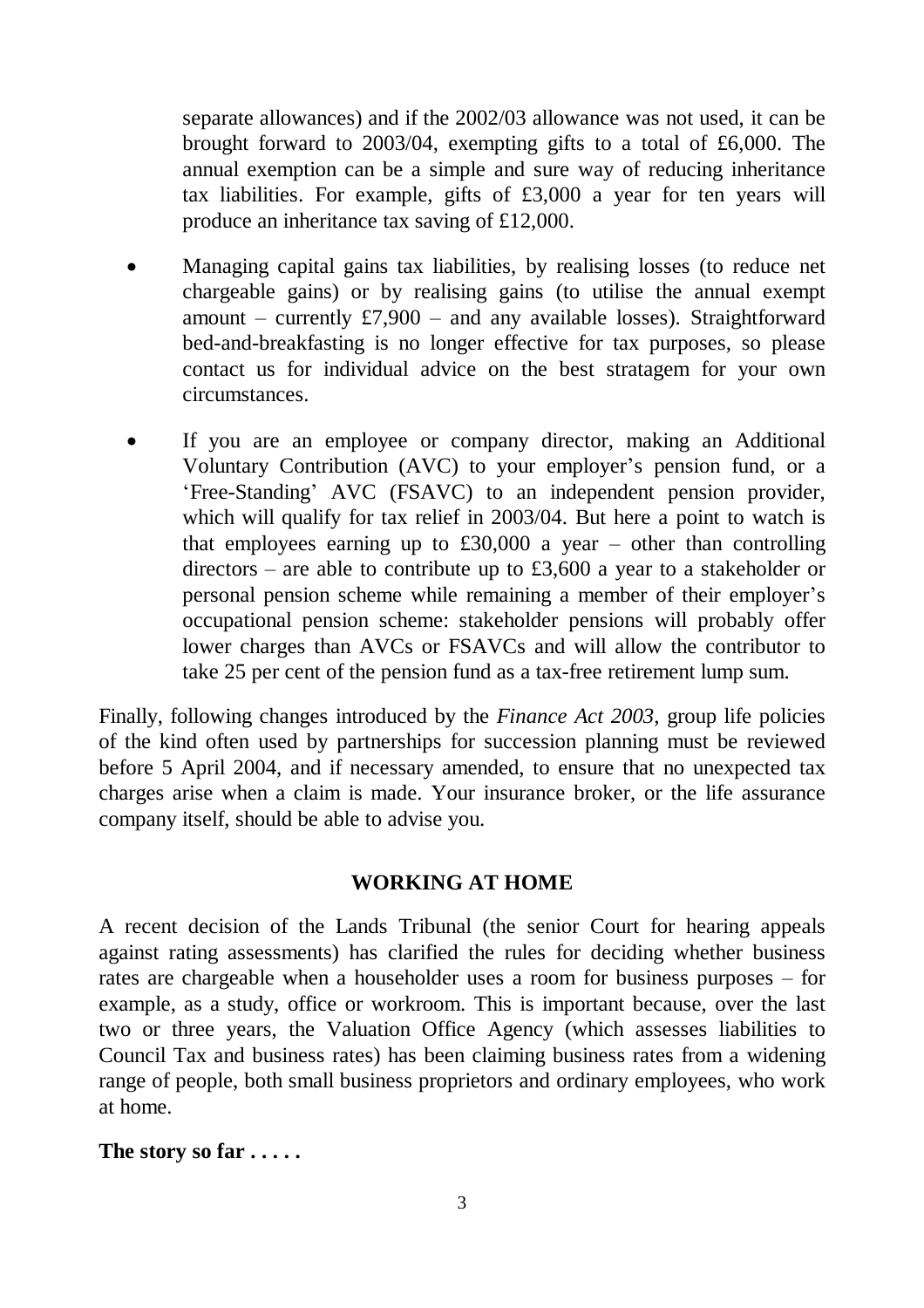Until the recent case, the general approach was that business rates were payable unless the business use was *de minimis* – lawyers' shorthand for 'small enough to be ignored'. Unfortunately, how small was small enough was never defined, though it was generally thought that the main criteria were the number of hours the employee or trader worked at home, and whether or not a room was devoted to business use.

#### **. . . . . and the latest development**

However, the President of the Lands Tribunal decided that this was altogether the wrong approach. He held that both the number of hours worked, and whether a room was devoted to business use, were quite irrelevant. Simply working at home does not turn a house into business premises. What matters is whether the premises have been physically adapted for business use; whether equipment that would not normally be found in a private home is used; and whether there are a significant number of business visitors.

To take each of these three criteria in turn:

- Business rates liability is likely to arise if a separate building has been erected for use as an office or workroom, or if an integral garage has been converted for such use. Liability may also arise if there is any sign or advertisement for the business that could be read by passers-by, even a small brass plate. By contrast, simply furnishing a spare bedroom for use as an office will not create a liability to business rates.
- Using equipment not normally found in private homes may create a liability to business rates. However, the Lands Tribunal specifically ruled that personal computers, inkjet printers, *etc*, are commonly found in private homes and so their presence will not be relevant.
- Business rates liability is likely to arise if anyone other than the householder and his immediate family works on the premises – for example, if a secretary or book-keeper (who is not a family member) is employed, even on a part-time basis. Liability will also arise if a significant number of customers, clients or patients are seen at home, or if there is a regular traffic of other business visitors.

The recent decision does not affect the statutory rule, that a garage with a floor area not exceeding 25 square metres is not subject to business rates, even if it is used to garage a van or other business vehicle. The special rules for 'bed and breakfast' accommodation are also unaffected by the Lands Tribunal ruling.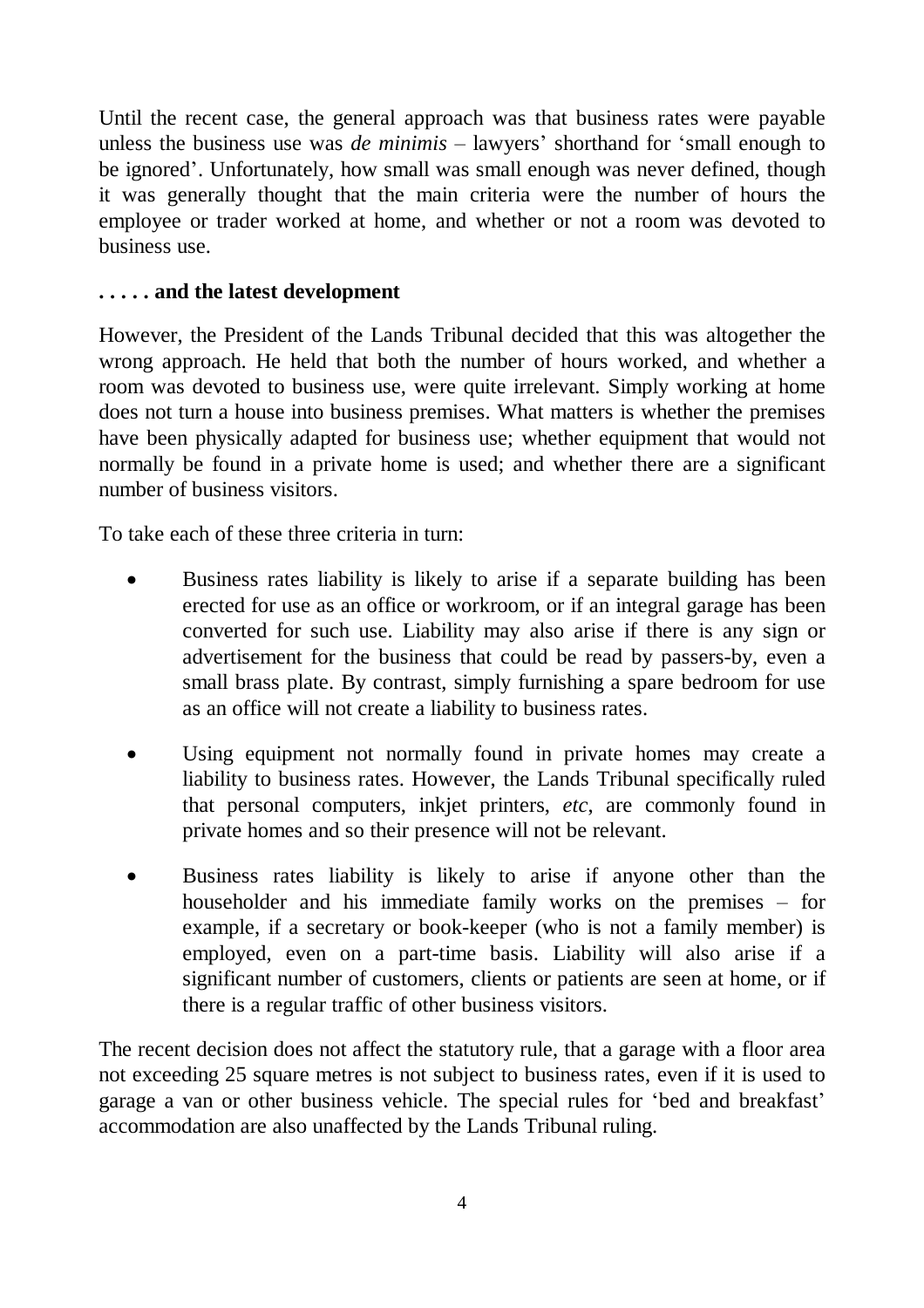#### **PARENTS TO THE RESCUE**

What with student loans and easy consumer credit, these days many young adults suddenly find themselves with serious debt problems. Sometimes the debts just grow until they reach critical mass; sometimes a crisis is triggered by redundancy, reduced earnings or a relationship breakdown. Parents may want to help their children through a difficult time, but they should not simply offer to pay the most pressing creditors. By adopting a more businesslike approach, they can maximise the benefit obtained from the contribution they are willing to make.

The first step must be to establish the facts  $-$  all the facts. There is no point in repaying debts of £10,000 if other creditors are owed £20,000 and one of them will petition for bankruptcy if he is not paid. Very often, the smallest creditors are the least patient and most dangerous: after all, the mortgagee has security and official Student Loans are repaid through the tax system, but the only hope a finance or credit card company may have of collecting its money is to take legal action.

Once the facts are established, it may be that the parents are able and willing to repay enough of their son's or daughter's short-term, high-interest consumer debt to resolve the immediate crisis and leave him or her able to manage long-term liabilities, such as mortgage and student loan repayments. On the other hand, they may have £10,000 available and £30,000 of high-interest debt to repay.

The general rule of law, in England and Wales, is that an agreement to accept less than the full amount owing is not legally binding. (The position in Scotland is different, but someone living in Scotland may still find that his credit card agreement is governed by English law.) However, there are a number of exceptions to this general rule, one of which is that if a third party offers a reduced sum 'in full and final settlement', and the creditor accepts, then the agreement is legally binding. This principle was, in fact, established by a series of nineteenth- and early twentieth-century Court cases concerning fathers who settled their sons' debts to moneylenders.

The worse the son's or daughter's financial problems, the stronger the parents' bargaining position as they can say, politely of course, 'take what I am offering or be satisfied with nothing'. When house prices slumped in the 1990s, it was not unusual for parents to settle their children's negative equity for less than ten per cent of the total amount outstanding. Creditors are pragmatic people and know that the alternative may be to write off the debt, or sell it for a few pence in the pound to a collection agency.

Finally, be aware that many debt advice services charge high fees or are really in the business of selling 'consolidation loans'– a new loan to repay existing debts. They